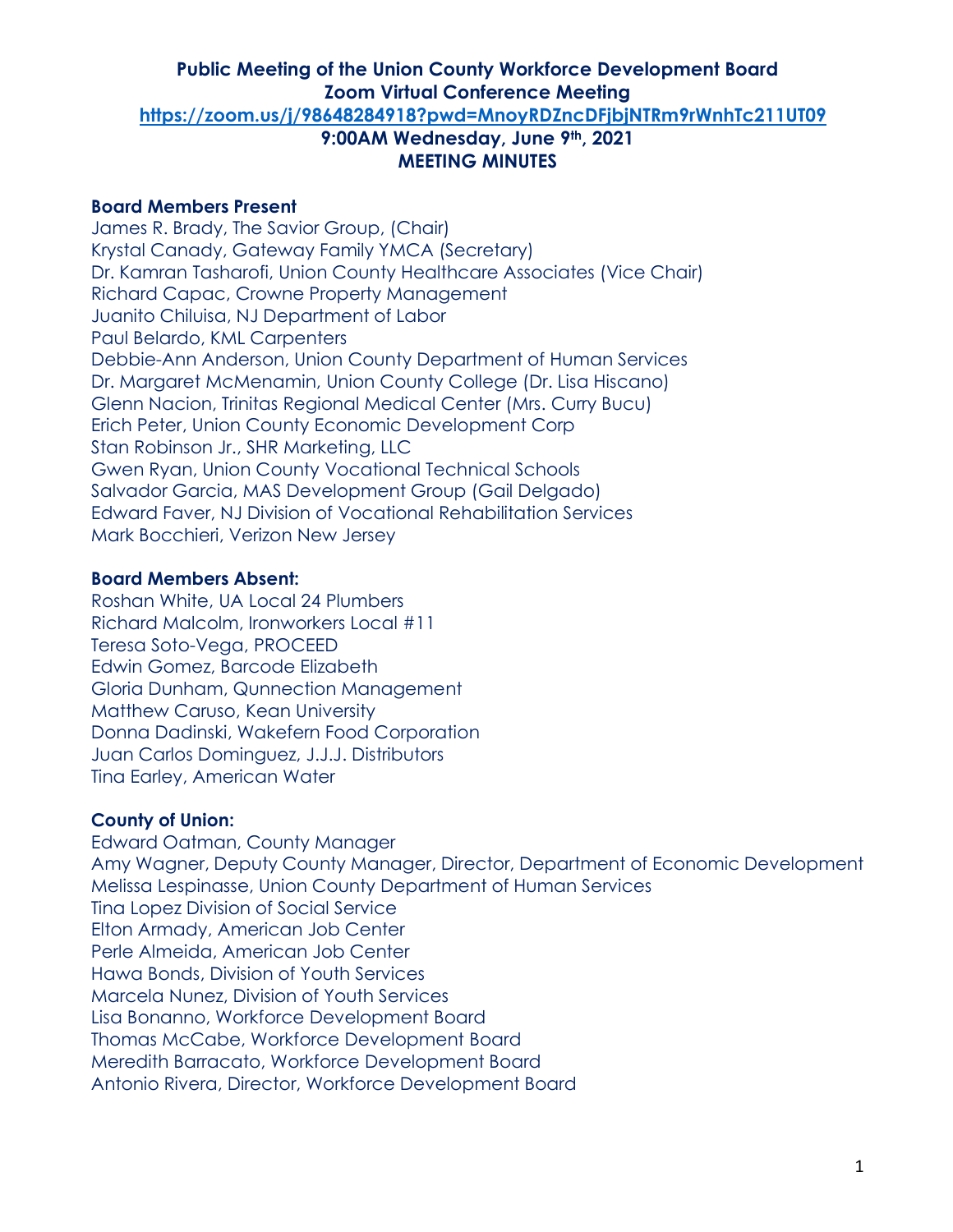### I. **Call to Order & Welcome**

The meeting was called to order by **James Brady**, Chairman, Workforce Development Board, at 9:02AM.

### II. **Pledge of Allegiance**

The Pledge of Allegiance to the flag of the United State of America was recited.

### III. **Open Public Meetings Act**

The Open Public Meetings Act Statement below was read by **Lisa Bonanno** into the record:

PURSUANT TO THE REQUIREMENTS OF N.J.S.A. 10:4-10 OF THE OPEN PUBLIC MEETINGS ACT, ADEQUATE NOTICE OF THIS MEETING OF THE UNION COUNTY WORKFORCE DEVELOPMENT BOARD HAS BEEN GIVEN BY MAILING THE YEAR 2021 ANNUAL MEETING SCHEDULE TO THE NEWSPAPERS CIRCULATING WITHIN THE COUNTY OF UNION AND DESIGNATED TO RECEIVE SUCH NOTICE, AND BY POSTING THE YEAR 2021 ANNUAL MEETING SCHEDULE IN THE COUNTY COURT HOUSE, THE UNION COUNTY WORKFORCE DEVELOPMENT BOARD WEBSITE, AND BY FILING THE YEAR 2021 ANNUAL MEETING SCHEDULE WITH THE OFFICE OF THE COUNTY CLERK.

FURTHERMORE, ADEQUATE NOTICE OF THE LOCATION OF THIS MEETING HAS BEEN GIVEN BY PROVIDING AT LEAST FORTY-EIGHT HOUR NOTICE TO THE NEWSPAPERS CIRCULATING WITHIN THE COUNTY OF UNION AND DESIGNATED TO RECEIVE SUCH NOTICE AND BY POSTING THE SAID NOTICE AT LEAST FORTY-EIGHT HOURS PRIOR TO THIS MEETING IN THE COURT HOUSE, THE UNION COUNTY WORKFORCE DEVELOPMENT BOARD WEBSITE, AND BY FILING THE NOTICE AT LEAST FORTY-EIGHT HOURS IN ADVANCE OF THIS MEETING WITH OFFICE OF THE COUNTY CLERK.

THE OPEN PUBLIC MEETINGS ACT STATEMENT SHALL BE ENTERED IN FULL IN THE MINUTES OF THIS MEETING.

### IV. **Roll Call**

**Lisa Bonanno** conducted the roll-call of the UCWDB members in attendance. Union County employees present and guests were acknowledged on the record, as reflected on page one of these minutes.

### V. **Approval of the Minutes**

The minutes of the **May 12th 2021** meeting were presented for a vote.

**Krystal Canady** made a motion to approve the meeting minutes for May 12<sup>th</sup> 2021. **Erich Peter** seconded the motion. The motion was approved unanimously.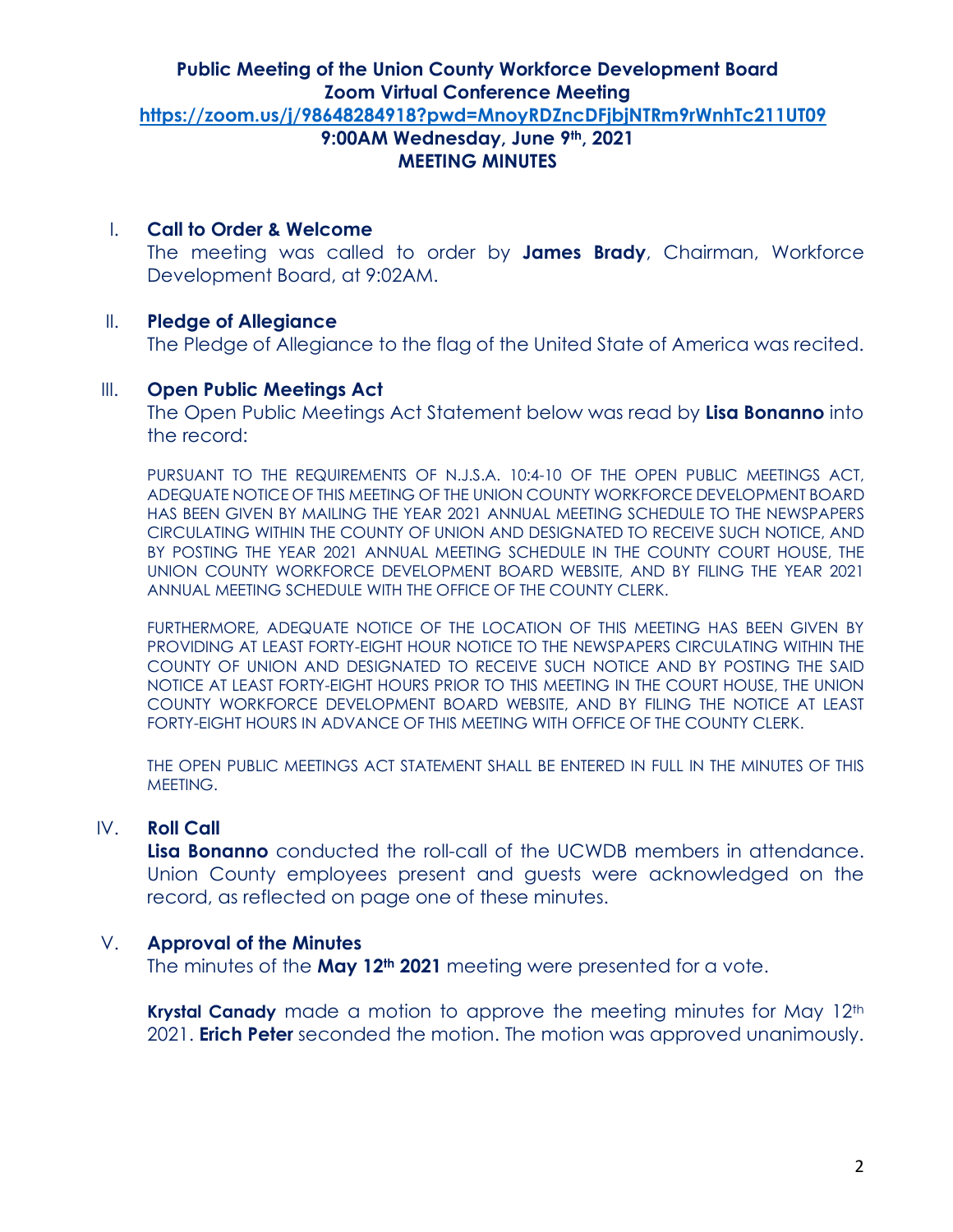#### VI. **Budget & Expense Report**

Tom McCabe presented the updated Budget and Expense Report for Program Year 2020, as of April 30<sup>th</sup> 2021, for both the Workforce Innovation and Opportunity Act (WIOA) and WorkFirst New Jersey (WFNJ) in the form attached hereto. Tom McCabe explained he was working on the May budget information this month and the information on the first budget slide does not contain the indirect cost or the first in first out transfer that was discussed in the May 12<sup>th</sup> Workforce Development Board meeting.

Tom McCabe reviewed the updated Budget and Expense report for Program Year 2019 which will be coming to a close on June 30th 2021. He added there will be additional transfers and the final close out for program year 2019 will be completed by the end of the month.

Chairman James Brady asked how much money was going back to the state? Tom McCabe informed the Chairman he will be discussing the dollar amount that will be returned to the state in the resolution he will be presenting in the upcoming slides.

### VII. **Director's Report/Resolutions of the Union County Workforce Development Board**

Director Antonio Rivera stated the Department of Labor sent the Notice of Award for the program year 2021 last week, earlier than previous years. Director Antonio Rivera presented a slide showing a six-year grant allocation analysis on par with the previous year's budget except for 2020. He requested to hold the July 14th meeting to present the Program Year 2021 budget and provide detailed funding for the American Job Center grant.

Chairman James Brady asked when the Workforce Development Board would be meeting in person versus virtually. Director Rivera deferred the question to the County Manager and the Deputy County Manager. Deputy County Manager Amy Wagner mentioned the county would be more prepared in the fall, possibly in September, to have the person meeting.

**BOARD ACTION** a. **Resolution No. 2021-19:** Resolution Of The UCWDB Amending The Program Year 2020 Union County Workforce Development Area Budget For The Purpose Of Allocating Funding For Indirect Expenses.

Tom McCabe discussed the resolution, which entails the indirect cost rate for the program year 2020 and the budget modifications needed. Tom McCabe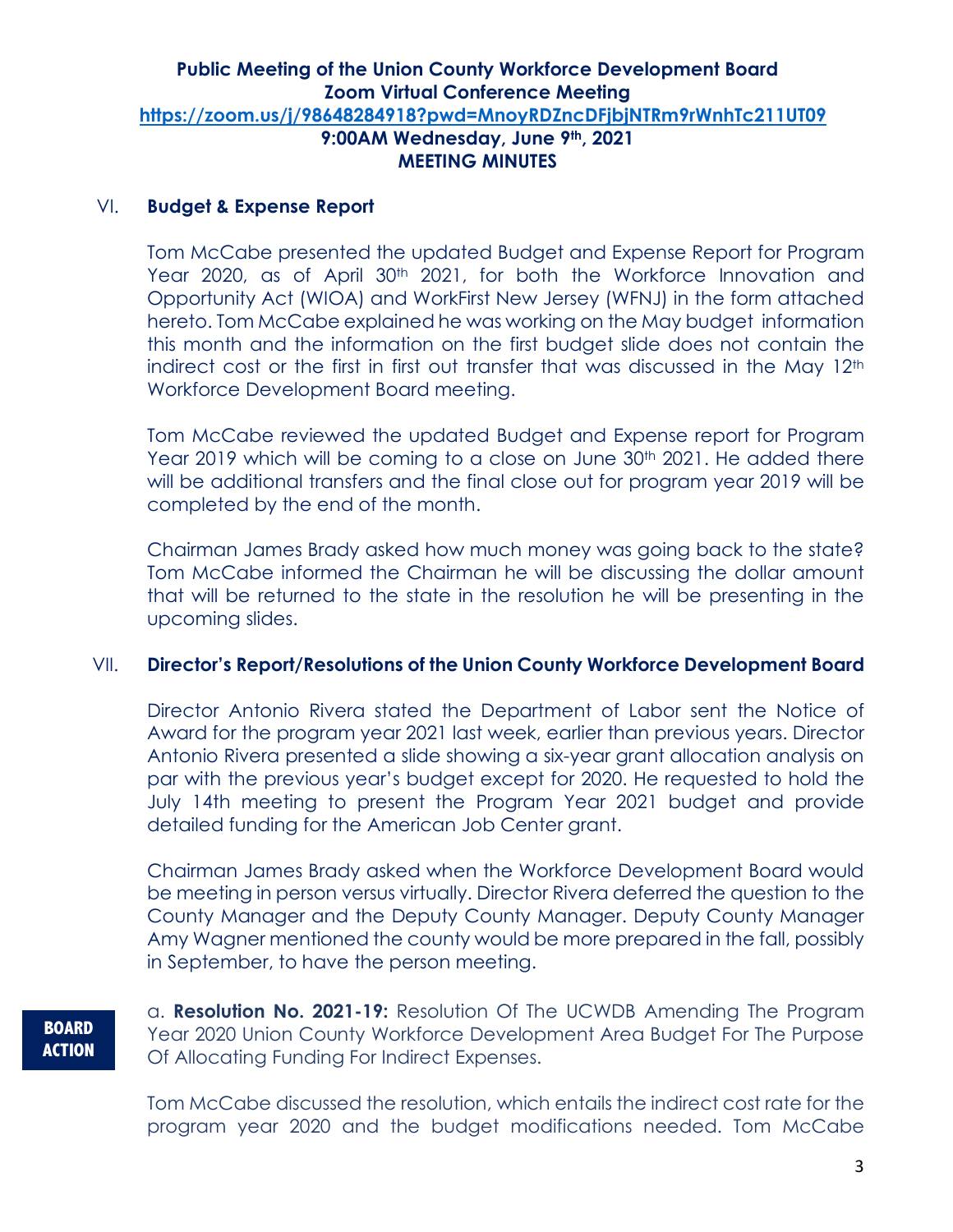referenced information from the May 12th UCWDB meeting in which resolutions 2021-11 and 2021-12 applied indirect cost rates and transfers. Resolution 2021-19 will be using the indirect cost rate for all expenses incurred from May 1st to June 2nd, 2021, which the last day funds disbursed before the June 9th UCWDB meeting.

Erich Peter asked how the Workforce Development Board come up with the indirect cost rate. Tom McCabe stated that a consulting firm calculated the indirect cost rate by reviewing the financials for the county, and based on that information, they verify the exact rate for the UCWDB to be 25.97%.

Chairman James Brady asked Tom McCabe what percentage of funding goes to which cities in the county? Tom McCabe mentioned he would not have that information on hand.

**Chairman James Brady** requested motion to approve **Resolution No. 2021-19. Dr. Kamran Tasharofi** made a motion to approve Resolution No. 2021-19**. Stan Robinson** seconded the motion. The motion to approved unanimously.

b. **Resolution No. 2021-20:** Resolution of the UCWDB Authorizing the Transfer of Workforce Innovation and Opportunity Act (WIOA) Expenses from Program Year 2020 to Program Year 2019.

Director Antonio Rivera mentioned Resolution No. 2021-20 was the indirect expenses that were charge from May 1st to June 2<sup>nd</sup> from program year 2020 and will be transferred to program year 2019 as part of the first in first out accounting principle which will allows the UCWDB to spend program year 2019 funds.

Tom McCabe added there were additional funds that were incurred from May 1st to June 2<sup>nd</sup> 2021 which can be transferred to 2019 but would leave about \$27, 000 in Adult funding that will be returned to the state. Tom McCabe stated about \$15,000 of In School Youth funding will be returned to the state that the UCWDB was not able to include in the transfer last month.

**Chairman James Brady** requested motion to approve **Resolution No. 2021-20. Erich Peter** made a motion to approve Resolution No. 2021-20**. Dr. Kamran Tasharofi** seconded the motion. The motion to approved unanimously.

c. **Resolution No. 2021-21:** Resolution Of The UCWDB Authorizing A One-Year Extension of the Contract Between the Union County Workforce Development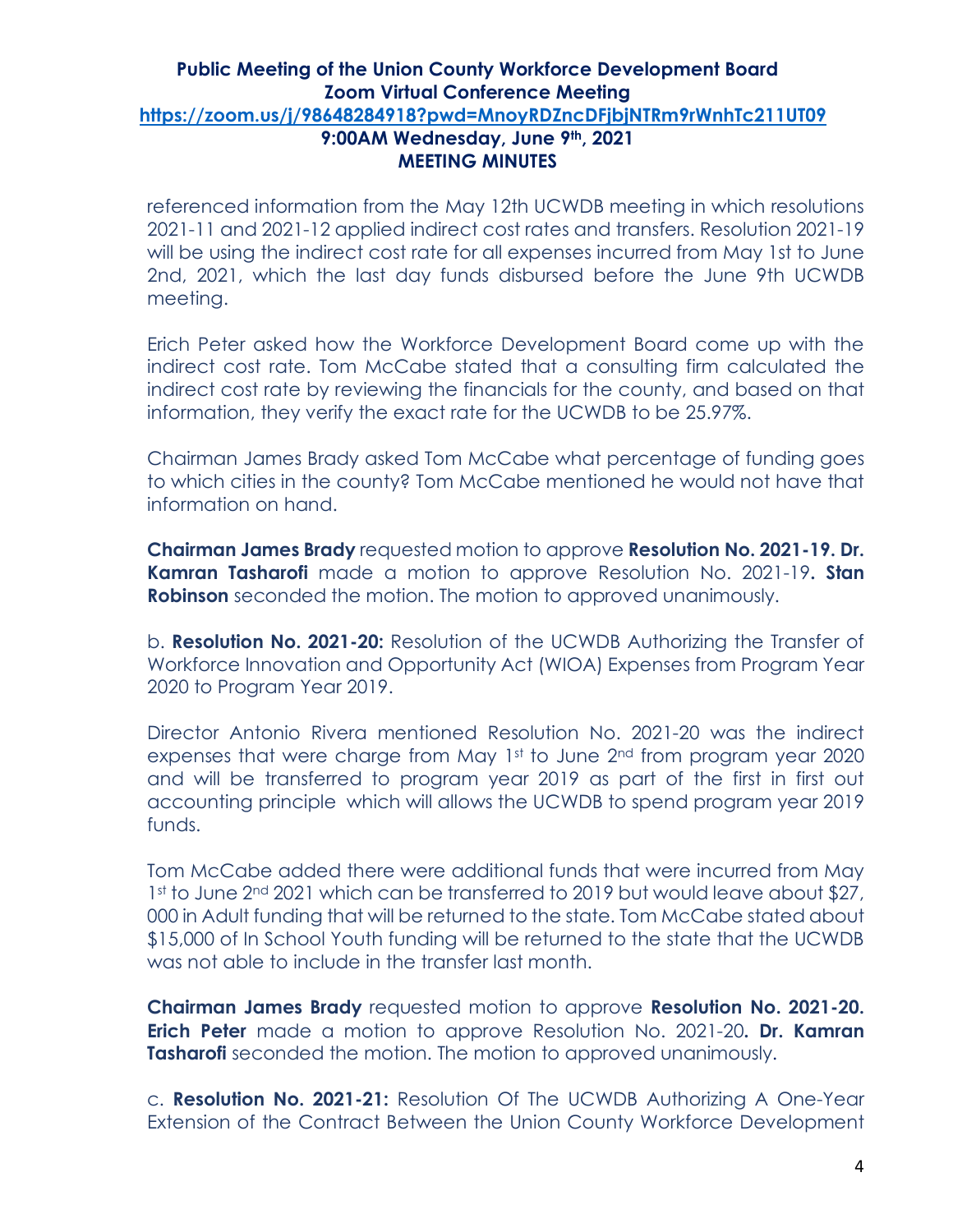Board and the County of Union, a Body Politic of the State of New Jersey, Department of Human Services, as the American Job Center Services Operator, from July 1, 2021 through June 30, 2022.

Director Antonio Rivera stated that as part of the Department of Labor procurement process, which granted the Department of Human Services a twoyear contract expires June 30th, 2021. This contract allows the UCWDB and the County Commissioners to extend the award by two one-year periods from July 1st of 2021 until June 30th, 2022, and then again July 1st, 2022, until June 30th, 2023. After the extensions are completed, the Workforce Development Board will need to issue a request for a proposal. The UCWDB will provide the budget detail for the two million dollars at the July 14th Workforce Development Board meeting.

**Chairman James Brady** requested motion to approve **Resolution No. 2021-21. Krystal Canady** made a motion to approve Resolution No. 2021-21**. Dr. Kamran Tasharofi** seconded the motion. The motion to approved unanimously.

#### VIII. **American Job Center Report**

*The report submitted by AJC Director Elton Armady is attached these minutes.*

Chairman James Brady asked Elton Armady to provide an update on the software system that was purchased a few years ago and how it worked during the pandemic. Elton Armady informed the Chairman that having the online platform allowed for the services to continue online while the AJC was closed due to the pandemic. He added it provided clients the opportunity to upload their personal documents into the system which would normally be collected in person. He informed the Chairman the system allows clients to build their resume, look for jobs, and is a great case management tool which the Department of Labor is also looking into purchasing.

### IX. **Old Business**

*No old business was discussed.*

# X. **New Business** *No new business was discussed.*

- XI. **Public Comments**
- XII. **Adjournment**